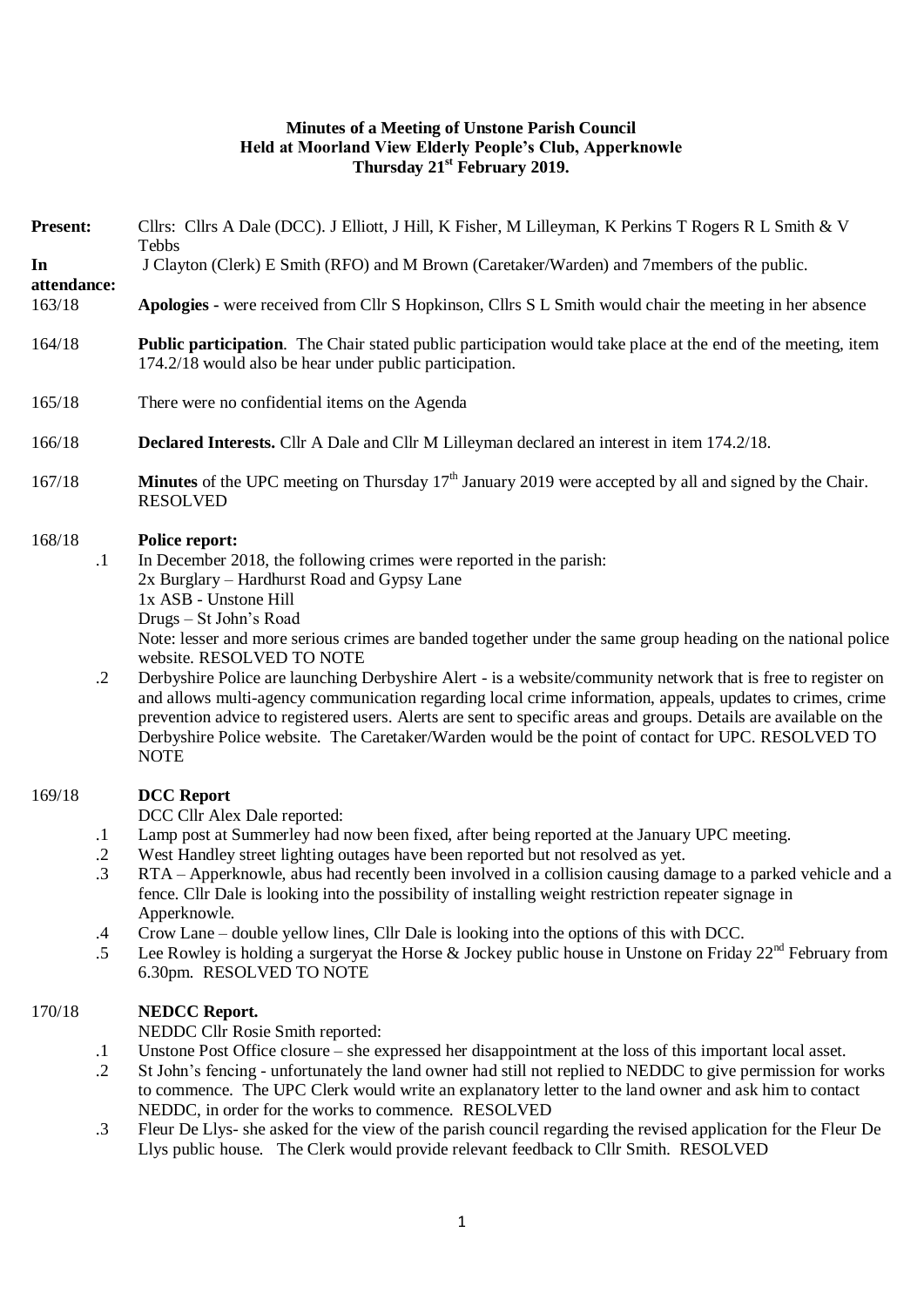.4 Apperknowle - she also reported that she had been contacted by several members of the public regarding concerned about Peace Funerals plans for their land at Apperknowle. RESOLVED TO NOTE

#### 171/18 **Chair's Report**.

- .1 On behalf of the parish council the Vice Chair passed on his appreciation to the RFO and Clerk for all their hard work on the St John's Park project. RESOLVED TO NOTE
- .2 The Vice Chair confirmed that the Unstone Post Office will close at the end on March. All Cllrs agreed that flowers and a card should be presented to thank the Postmaster and his wife and wish them well in their retirement. The Clerk and RFO will make the relevant arrangements. RESOLVED
- .3 The Vice Chair asked that consideration be given to making a £50 donation to St John's Ambulance service for assistance with Christmas party. All Cllrs were in agreement. The RFO would arrange payment of the donation. RESOLVED

#### 172/18 **Clerk's Report**

- .1 Election - the Clerk attended an election training event at NEDDC. The election will be held on 2<sup>nd</sup> May 2019. The nomination period will be  $25<sup>th</sup>$  March till 4pm  $3<sup>rd</sup>$  April, forms should be completed ASAP, in case of query. Candidates should complete a nomination form and consent to nominate form and need two subscribers. Forms should be delivered by hand to NEDDC Wingerworth, appts should be made for this purpose. Candidates should submit an expences form even if NIL return. Explanatory notes have been circulated to Cllrs.
- .2 HS2 have replied regarding the EIA, UPC would get 25% of the fee if an assessment was carried near the Community Centre. Cllr Dale and Rogers would be attending a HS2 working group meeting on 25<sup>th</sup> February any decision would be brought to the monthly UPC for consideration by the full council.
- .3 DCC Parish and Town Council liaison forum  $25<sup>th</sup>$  April at Matlock. Cllrs wishing to attend should inform the Clerk.
- .4 Citation would be visiting on 18<sup>th</sup> March to back up all documents and conduct an exit interview.
- .5 Derbyshire Crime Commissioner Dhindsa's listening available via the Derbyshire police website
- .6 Great British Spring Clean, would be running from 22<sup>nd</sup> March to 23<sup>rd</sup> April 2019
- .7 Summerley dog bin, feedback from NEDDC was awaited.
- .8 The poor state of track around the hall had been reported to NEDDC and the football teams had been asked not to park on the grass. NEDDC had asked if UPC would consider supplying a waste bin for the team. All
- .9 Cllrs agreed that no bin would be provided and asked that users of the NEDDC owned land, take their rubbish home with them. RESOLVED TO NOTE
- 173/18 It was noted that DALC Circulars 2 & 3 and all relevant correspondence had been circulated, copies were available from the Clerk. RESOLVED

### 174/18 **Items Raised by Councillors.**

- .1 Peak Resort Update unfortunately Mr Carr was not able to attend the meeting. The reply from Chesterfield Borough Council was awaited and would be reported at the next meeting. Cllrs asked that the Clerk invite Mr Carr to the next UPC meeting to give clarity on the start date for the works, dates for consultation meeting in 2019 and to discuss a solution to the parking issues. RESOLVED
- .2 Cemetery update (public participation) The Clerk reported statistics from Dronfield Town Council: 2018/19 to date 3 interments, 2017/18 - 5 interments. Cost on plot for non-resident is £2,050 and £615 for residents. Cllr Lilleyman reported that he attended a meeting of the Joint Burial Committee and it was decided that fees would not increase in this fiscal year. Cllrs asked that DALC be consulted on the protocol for moving forward in this area. RESOLVED
- .3 Post Office update. The Post Office have informed the councils that they have been unable to obtain a core branch to run a service in Unstone, the Post Office representative was unable to attend the UPC meeting. *Clerks Note: The Post Office will close on 21st March 2019.* RESOLVED TO NOTE.
- .4 Unstone Telephone box update. Dronfield Civic Society has contacted the council to ask that they reconsider the plan to remove the telephone box at the junction of Church Street in Unstone. Cllrs agreed to offer the ownership of the telephone box to the Civic Society. The Clerk would contact the Society with the proposal and report back. RESOLVED.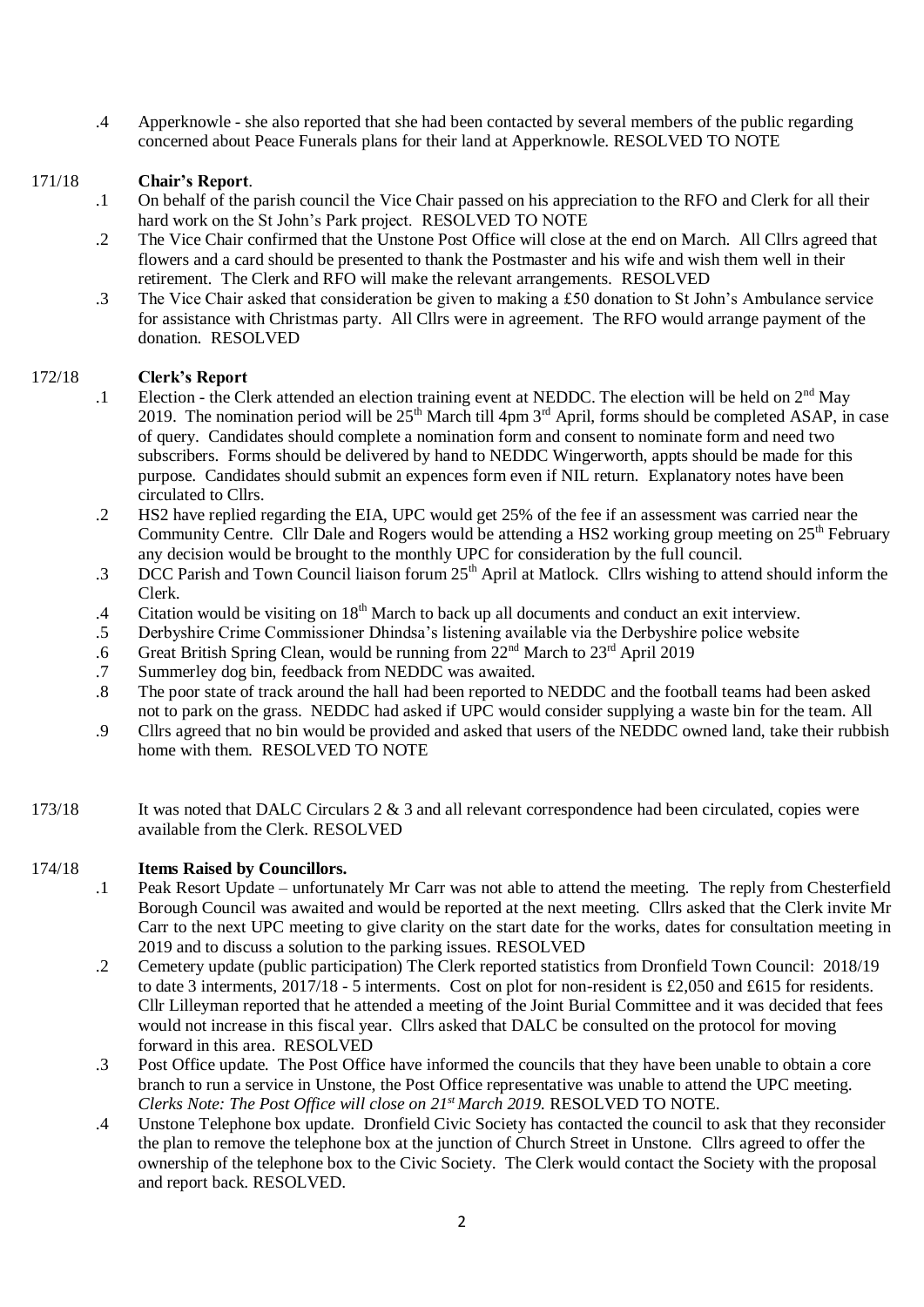- .5 Cllr Rogers asked that photographs of the Community Hall, kitchen bar and function room be placed on the website, all Cllrs were in agreement. The Clerk would action this. RESOLVED
- .6 Cllr Rogers also reported that a review for the Community Hall had incorrectly quoted that the hall only had parking for 15 cars. The Clerk would rectify this and confirm it had provision for 30-40 cars. RESOLVED

#### 175/18 **The Caretaker/Warden's Report:**

- .1 Routine checks on all bins, grit bins, dog bins, bus stops.
- .2 Routine Park inspections and litter picking.
- .3 Ongoing bench refurbishments.
- .4 Moss spraying on play area matting.
- .5 Painting in community hall walls & radiators.
- .6 Exterior lighting needs attention as some areas are in darkness, a quotation had been obtained for £176.00 plus VAT. Cllrs agreed for this work to be carried out and for units to be replaced with energy saving LED units when replacement was necessary. RESOLVED
- .7 Unstone Juniors have requested use of community hall for a coffee morning fund raiser. Cllrs agreed this would be free of charge. RESOLVED
- .8 The mole issue had reoccurred at Whittington play area. Cllrs gave approval for Derbyshire Mole Control be contacted to address the issue. RESOLVED

### 176/18 **RFO's Report.**

- .1 The RFO's report had been circulated and was approved.
- .2 The Cheque /BAC's request for February - £7,641.87 was unanimously approved along with the current income sheet and bank reconciliation.
- .3 The RFO reported that British Gas had quoted £640.37 for boiler service, repairs call out, parts and labour.
- .4 Cllrs asked that alternative quotations be obtained to ensure value for money. The RFO will report back to the next meeting. RESOLVED
- .5 A request for a donation had been received from Derbyshire Unemployed Worker's Centre, Cllr agreed to give a £50 donation. The RFO will action. RESOLVED
- .6 Cllrs gave approval for the purchase of A4 letterheads and receipts pads.

### 177/18 **Planning Applications.**

.1 19/00113/FL | Retention of the existing building with change of use, alterations and extensions to form 8no 1bed Flats with car parking and associated landscaping | Fleur De Lys Hotel Main Road Unstone Dronfield S18 4AB

# 178/18 Cllrs made no objection but made the following comments:

- The Cllrs are happy that the structure of the building is being preserved.
- The new scheme will hopefully give an opportunity for affordable housing.
- The site is becoming untidy and hope the works on the new scheme start promptly

Cllrs hope that adequate car parking is provided for occupants and visitors. RESOLVED

### 179/18 **Planning Decisions**

- .1 18/01167/FL | Application for a 22x40m manege and change of use to equestrian paddocks (Amended Title) | Stonedge Westfield Lane Middle Handley Sheffield  $S215RY -$  conditionally approved 6<sup>th</sup> February 2019.
- .2 18/0021/EIA for change of use to burial ground at land south of the cricket ground, High Street Apperknowle, for Mr S Parkin Peace Funerals. Decision 29/01/19- no EIA required.
- 180/18 The above applications were noted. RESOLVED

### 181/18 **Planning Appeal**

By: Mr Terry Rogers Site at: South View Main Road West Handley Marsh Lane Proposal: Construction of a detached double garage (revised scheme of 18/00472/FLH) (Conservation Area) Start Date: 04.02.2019